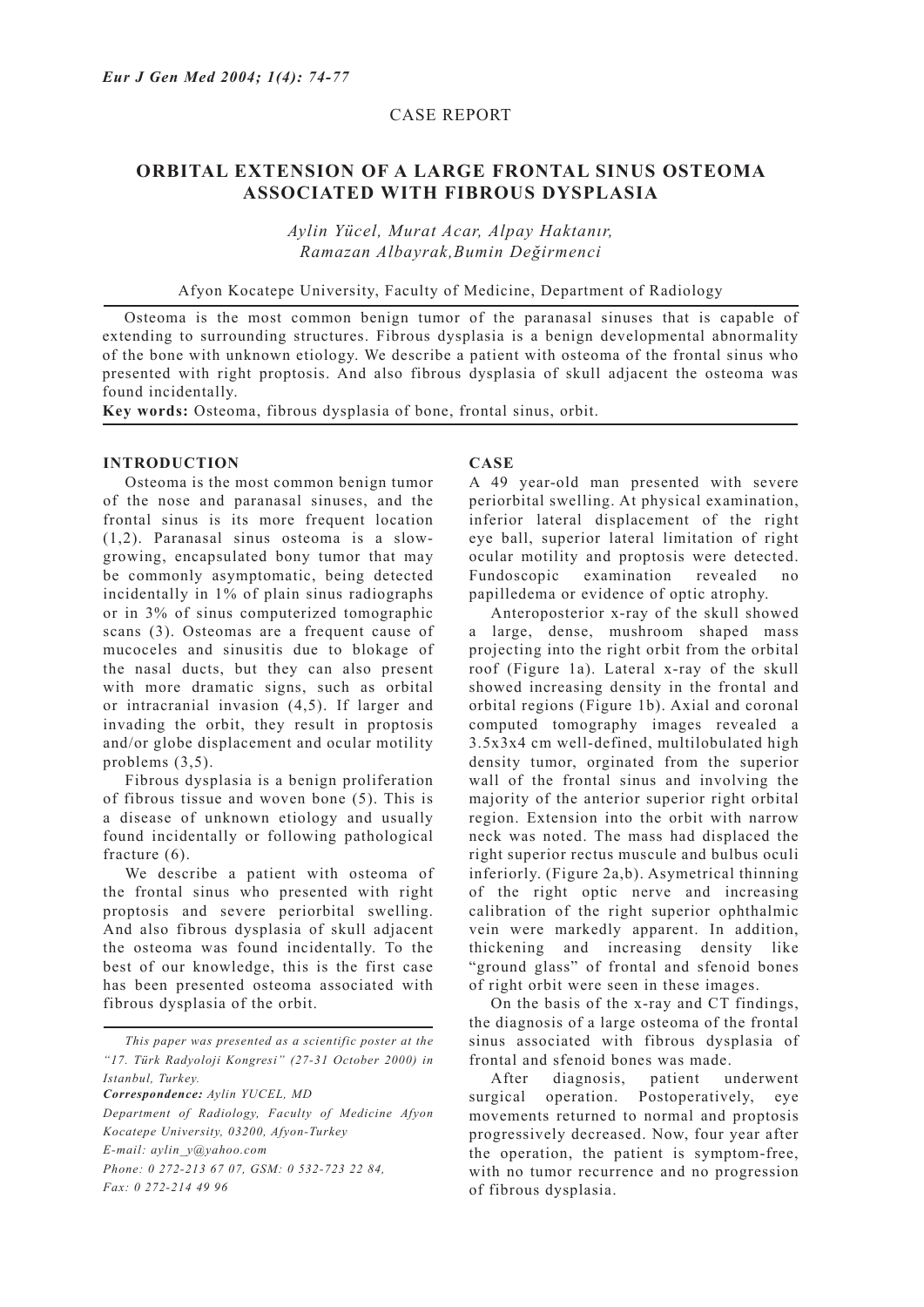

**Figure 1 A, B. Anteroposterior x-ray of the skull (A) shows a large, dens, mushroom shaped mass projecting into the right orbit from the orbital roof. Lateral x-ray of the skull (B) shows increasing density in the frontal and orbital region."**

### **DISCUSSION**

Symptoms referable to frontal sinus osteomas are variable and usually proportional to the size of the tumor. Many small osteomas are asymptomatic (2). A progressively enlarging osteoma can, although rarely, outgrow the sinus walls causing forehead deformity, intraorbital or intracranial complications (7).

The etiology of osteomas is controversial. The most accepted theories are embryologic, traumatic or infectious causes (2,5). In favor of the developmental theory is the fact that many osteomas appear to rise at the junction of the ethmoid and frontal sinuses, a location where membranous and cartilaginous tissues meet during embryonic life (3). Trauma during puberty, when bone development is at



**Figure 2 a,b: Axial (a) and coronal (b) computed tomography images reveals a welldefined, multilobulated high density tumor orginated from the frontal sinus and involving the majority of the right orbit. Note displacement of the right bulbus oculi inferiorly. Additionally, thickening and increasing density of frontal and sfenoid bones of right orbit are seen.**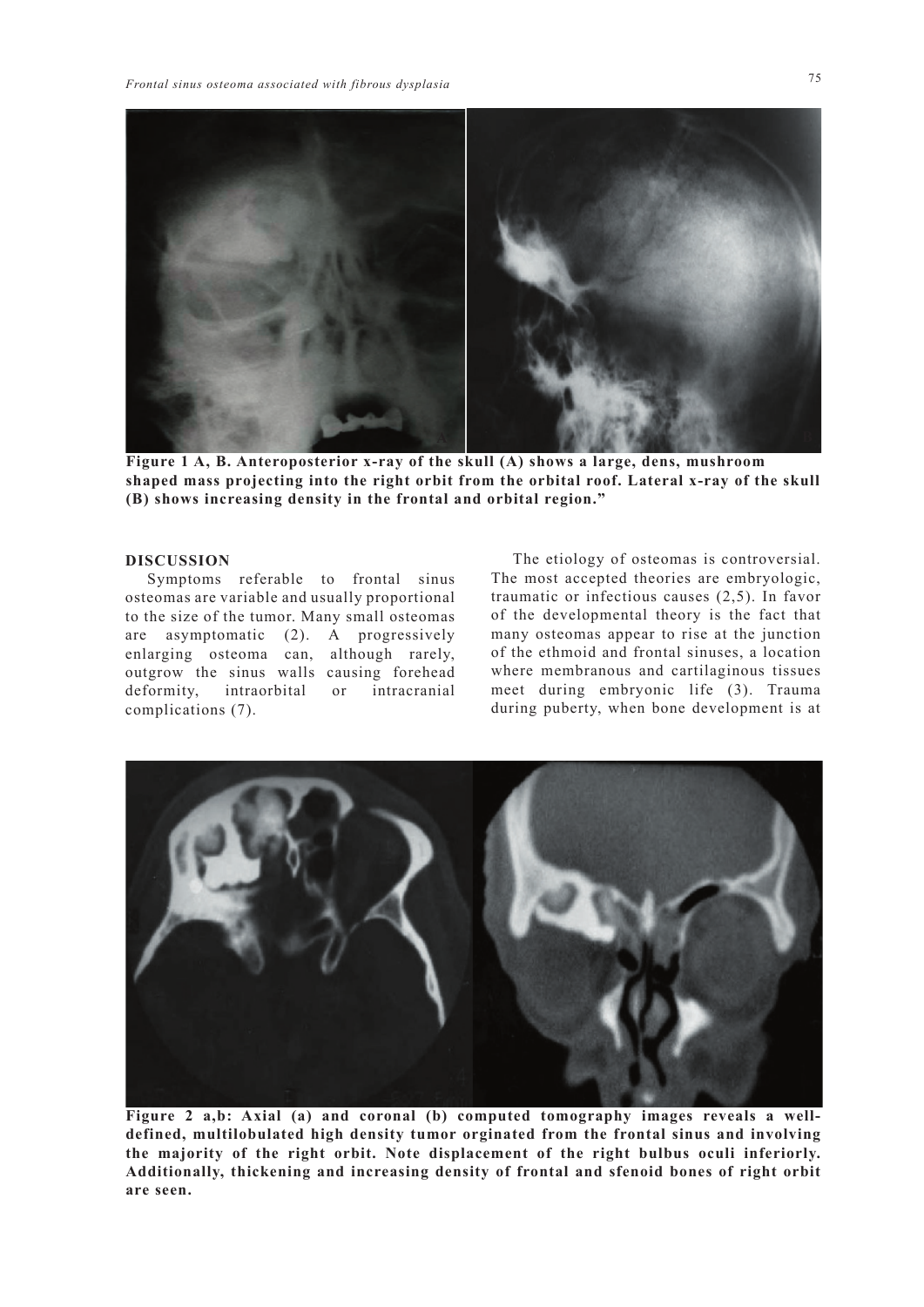its maximum, has been implicated in several cases of osteoma (3).

Sinusitis may stimulate osteoblastic proliferation within the mucoperiosteal lining of sinuses that cause tumor formation (3,8). Despite the coexistence of sinusitis with osteoma, some authors believe that the sinusitis results from occlusion of sinus opennings by the osteoma (3).

The occurence of osteomas in the setting of Gardner's Syndrome (assosiated with soft tissue tumors and high-risk intestinal polyps) must be kept in mind (7).

Osteomas generally become symptomatic in the second to fifth decades of life (8). The ratio of males to females about 2 to 1 (2). The greater preponderance of sinus osteomas in man is attributed to man's greater exposure to trauma and the larger size of their sinuses (3).

Clinical onset is most often characterized by facial pain and headache, while a predominantly intraorbital growth leads to proptosis, diplopia and amaurosis fugax (7). On the other hand, some intracranial complications may occur as a result of extensive destruction of the anterior cranial fossa; they include pneumatocele, mucocele, abscess formation, meningitis and cerebrospinal fluid rhinorrhea (9).

Since its first use in the diagnosis of osteomas in 1899, radiography has become the method of choice for diagnosis of osseous lesions (3). Osteomas are easily demonstrated by plain radiographs, CT or magnetic resonance imaging (MRI) as localized, isolated, markedly radiodense lesions resting on the floor of the sinus and expanding the involved sinus with or without orbital or intracranial extension (3). These findings usually consent to differentiate osteomas from other bone tumors, and from fibrous dysplasia (9).

Spiral CT helps to give a three-dimensional reconstruction of the tumor (3). MRI is important in the definition of dural or soft tissue involvement. The orbital extensions are well defined in the coronal and sagittal images; which provide a good evaluation of the roof of the orbit. The relationship of the tumor with the optic canal and optic nerve is well shown in axial sections (9).

Radionuclide bone scan can help to differentiate an actively growing lesion ("hot") from a stable lesion ("cold"). Orbital venography has been used to demonstrate compression of the superior ophthalmic vein (3).

No treatment recommended for asymptomatic osteomas, especially in elderly patients. They can be followed radiographically (5,8,10). If significant growth or clinical sign is shown, a more aggressive posture could be used (10). The type of procedure selected depends on the location and extent of the osteomas and the nature of any existing complications (11). In the orbital region, anterior lesions can be removed via an anterior orbitotomy, while more posterior tumors require an orbitocranial procedure (5). Our case had severe proptosis, and after operation, proptosis and eye movements returned to normal. Recurrence of these tumors is rare (5), and there was no recurrence in our case during a follow up period of four years.

Fibrous dysplasia has been described in three forms: monostotic, polyostotic, and McCune-Albright syndrome (5). In the skull, a grossly expansile, sclerotic lesions are seen. Lesions do not really need to be diagnosed by biopsy, as the appearances are usually characteristic (6). Localized thickening of calvarium with expansile sclerotic lesion was also seen in our case.

The majority of cases with orbital involvement have monostotic fibrous dysplasia, with the frontal bone followed by the sfenoid and ethmoid being most commonly affected (5). In our case, frontal and sfenoid bones were affected. The disease has a roughly equal sex distribution (5). The age of onset is usually between 10 and 30, but can present late in adult life (5,6).

Prognosis is worse when the lesions occur early in life (6). Long-standing facial asymmetry, proptosis, and globe displacement are common presentations. Cranial nerve palsies, raised intracranial pressure, and nasolacrimal duct and nasal obstruction can also occur (5). Our case was adult and he was followed up during four years and there was no symptomatic progression in the disease.

In conclusion, frontal sinus osteomas can cause proptosis with orbital extension. It must be kept in mind for differential diagnosis of proptosis. Osteoma associated with fibrous dysplasia have not been described previously. Both of them has unknown etiology and originated from benign proliferation of bony tissue. The coincidence in our case can be explained by similiar etiologies.